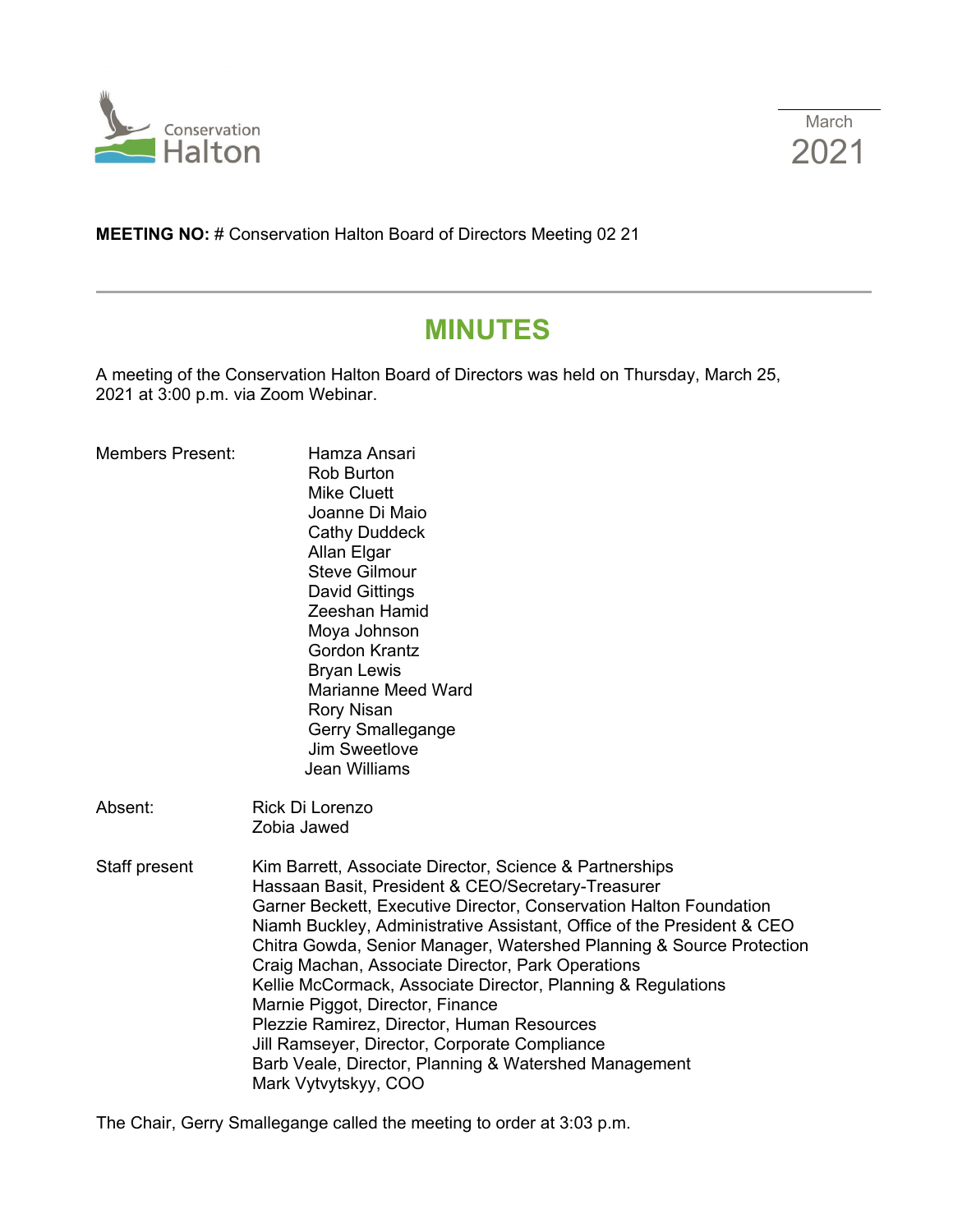



**1. Roll Call**

# **2. Disclosure of Pecuniary Interest for Conservation Halton Board of Directors**

There were **NONE.**

- **3. Acceptance of Agenda**
- **CHBD 02 01** Moved by: Jean Williams Seconded By: Moya Johnson

THAT the Agenda **be approved as distributed**

#### *Carried*

#### **4. Consent Items**

- 4.1. Approval of Conservation Halton Board of Directors Meeting Minutes dated February 18
- 4.2. Forest Creek Estates Land Dedication (CHBD 02 21 01)
- 4.3. Conservation Halton comments on Recovery Strategy and Action Plan for the Silver Shiner (Notropis photogenis) in Canada (Proposed) (CHBD 02 21 02)

Consent Items were **adopted**

#### **5. Action Items**

- 5.1 Delegation of Approval Authority for Permissions Ontario Regulation 162/06 (CHBD 02 21 03)
- CHBD 02 02 Moved by: Dave Gittings Seconded by: Gordon Krantz

THAT the Conservation Halton Board of Directors **approves the following staff positions be delegated the authority to issue permissions that meet CH Board-Approved Policies for the Administration of Ontario Regulation 162/06:**

- o President and Chief Executive Officer
- o Director, Planning and Watershed Management
- o Associate Director, Planning and Regulations
- o Senior Manager, Water Resources Engineering

## *Carried*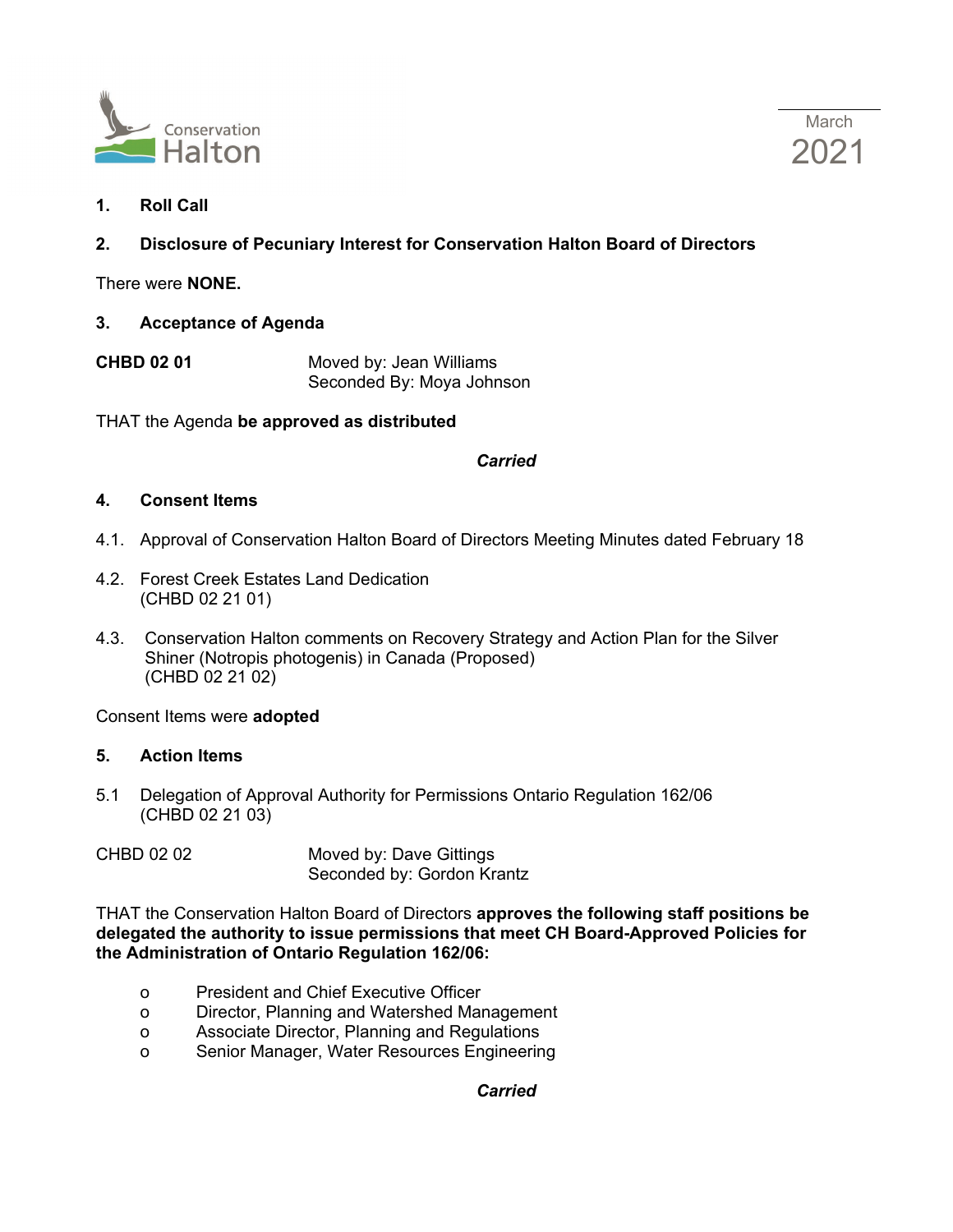



- 5.2. Groundwater Management Program Membership CH File No.: ADM 354 (CHBD 02 21 04)
- **CHBD 02 03** Moved by: Mike Cluett Seconded by: Moya Johnson

THAT the Conservation Halton Board of Directors **approves the proposal to become a member of the groundwater management program and authorizes the President and CEO to sign the attached Memorandum (Appendix A) on behalf of Conservation Halton.**

*Carried*

5.3. Proposed Planning Act Amendment Regarding Minister's Zoning Orders (MZO)ERO No.: 019-3233 / CH File No.: PPO 062 (CHBD 02 21 05)

**CHBD 02 04** Moved by: Rory Nisan Seconded by: Allan Elgar

THAT the Conservation Halton Board of Directors **endorses the submission of comments to the Province recommended in the staff report entitled "Proposed Planning Act Amendment Regarding Minister's Zoning Orders (MZO),** 

And

That the Conservation Halton Board of Directors **directs staff to circulate the staff report entitled "Proposed Planning Act Amendment Regarding Minister's Zoning Orders (MZO) to watershed municipalities, Members of Provincial Parliament, and adjacent Conservation Authorities for their information.**

*Carried Carried* 

5.4. 2020 Year End Budget Variance Report (CHBD 02 21 06)

**CHBD 02 05** Moved by: Marianne Meed Ward Seconded by: Jim Sweetlove

THAT the Conservation Halton Board of Directors **approves the allocation of the 2020 operating surplus to the following Reserves:**

- **• \$1,036,006 to the Watershed Management & Support Services Stabilization Reserve;**
- **• \$65,000 to the Property Management Reserve;**
- **• \$30,000 to the Stewardship and Restoration Reserve;**
- **• \$1,072,029 to the Conservation Areas Capital Reserve;**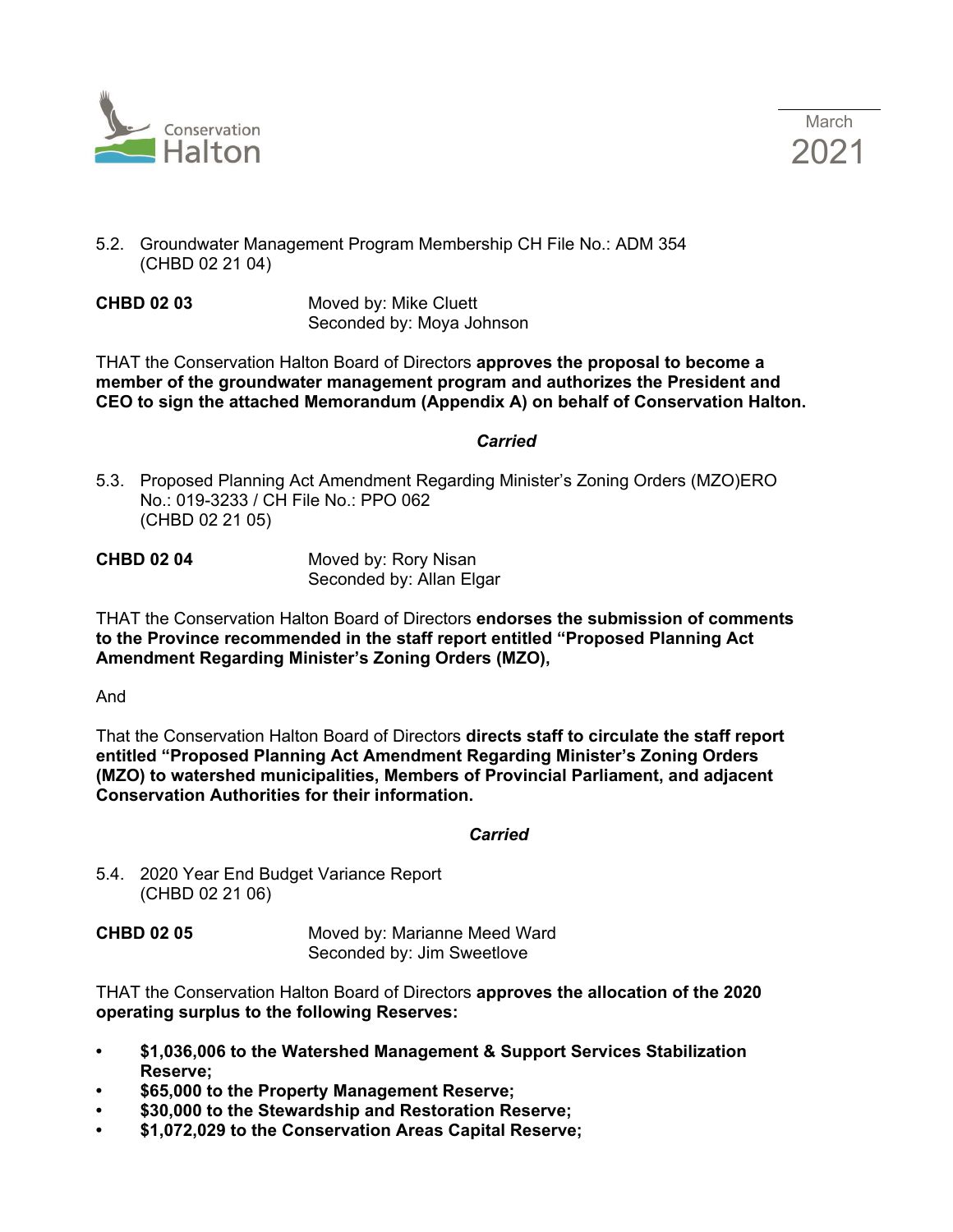



And

THAT a transfer of \$52,894 to the Debt Financing Charges Reserve **be approved for the 2020 budget amount in excess of actual 2020 debt financing charges expense;** 

And

THAT a transfer in 2021 of up to \$27,000 from the Watershed Management & Support Services Stabilization Reserve **be approved to complete the staff professional development program in 2021 that was included in the 2020 budget;** 

And

THAT the Conservation Halton Board of Directors **receives for information the Budget Variance Report for the year ended December 31, 2020.**

#### *Carried*

5.5. 2020 Investments and Investment Revenue Report (CHBD 02 21 07)

CHBD 02 06 Moved by: Zeeshan Hamid Seconded by: Cathy Duddeck

THAT the Conservation Halton Board of Directors **approves the allocation of investment revenue of \$355,355 to operating funds and to reserves as noted in the report;** 

And

THAT the Conservation Halton Board of Directors **receives for information the staff report on 2020 Investments and Investment Revenue dated March 25, 2021.**

## *Carried*

5.6. 2020 Year End Capital Projects Report (CHBD 02 21 08)

**CHBD 02 07** Moved by: Bryan Lewis Seconded by: Moya Johnson

THAT the Conservation Halton Board of Directors **approves the closing of capital projects as identified in the Capital Project Summary Financial Appendix (Appendix D) at December 31, 2020;** 

And

THAT a transfer of \$12,016 from the Vehicle and Equipment Reserve **be approved for Watershed Management & Support Service vehicle costs exceeding the 2020 budget;**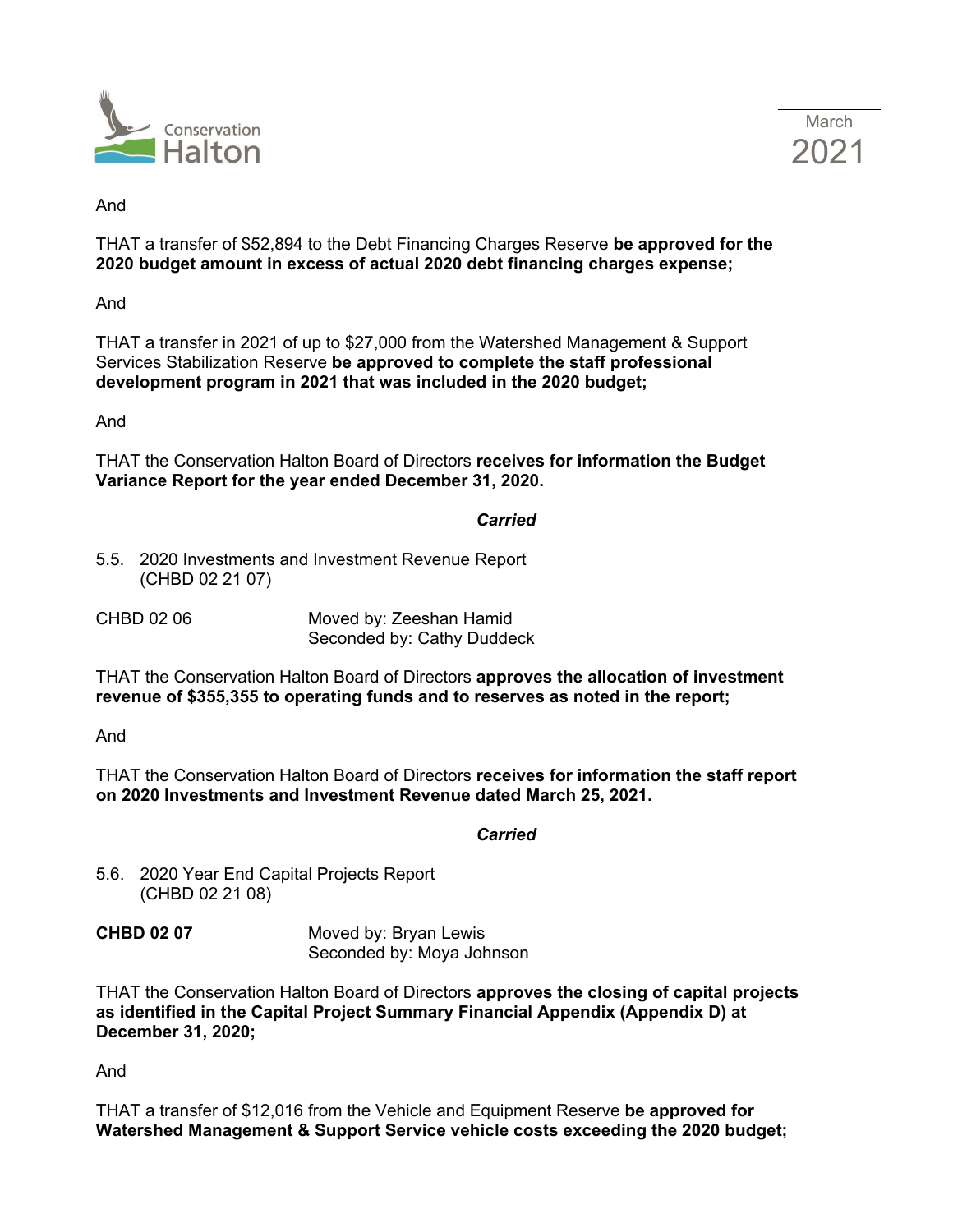



And

THAT a capital project **be approved to be added in 2021 for Gypsy Moth - Forest Management funded by a reserve transfer from the Property Management Reserve of \$65,000 and deferred capital revenue of \$13,000.**

# *Carried*

# **6. CEO Verbal Update**

The CEO provided an update on Glen Eden highlighting the following:

- 80,000 visitors from February 16 to Monday, March 22
- 250 Seasonal Staff hire
- CH Staff worked very closely with the public health board ensuring necessary protocols were in place to ensure safety of visitors
- Parks have now transitioned into Maple Syrup season and it has been extended by a week

The CEO shared the *Wellness Wednesdays* virtual staff engagement events that are taking place. Human Resources are offering virtual lunch hour wellness sessions which include Yoga, Pilates and the latest addition *Meditation Mondays.* CH is planning the launch of a mental health component – *Not Myself Today* program in partnership with the Canadian Mental Health Association during Mental Health Week (May 3 – 9, 2021)

The Planning department continues to work on 5 active legal files.

The CAA working group continue to meet biweekly and the results are proving productive with positive engagement with the MECP. The discussions are focused on advising MECP on highlevel regulations enabled by the CAA as well as defining planning and permitting process issues and suggesting possible solutions and options for moving forward. It is anticipated that proposed regulations under the Conservation Authorities Act will be posted to the Environmental Registration later this spring.

## **7. CHF Update - Jim Sweetlove**

CHF Chair, Jim Sweetlove advised that the CHF Strategic Road Map Plan has now been posted online.

CHF campaign for Kelso Quarry will start in April.

The CHF Gala event will take place in September. More to come.

## **8. Other Business**

There was no other business.

#### **9. Adjournment**